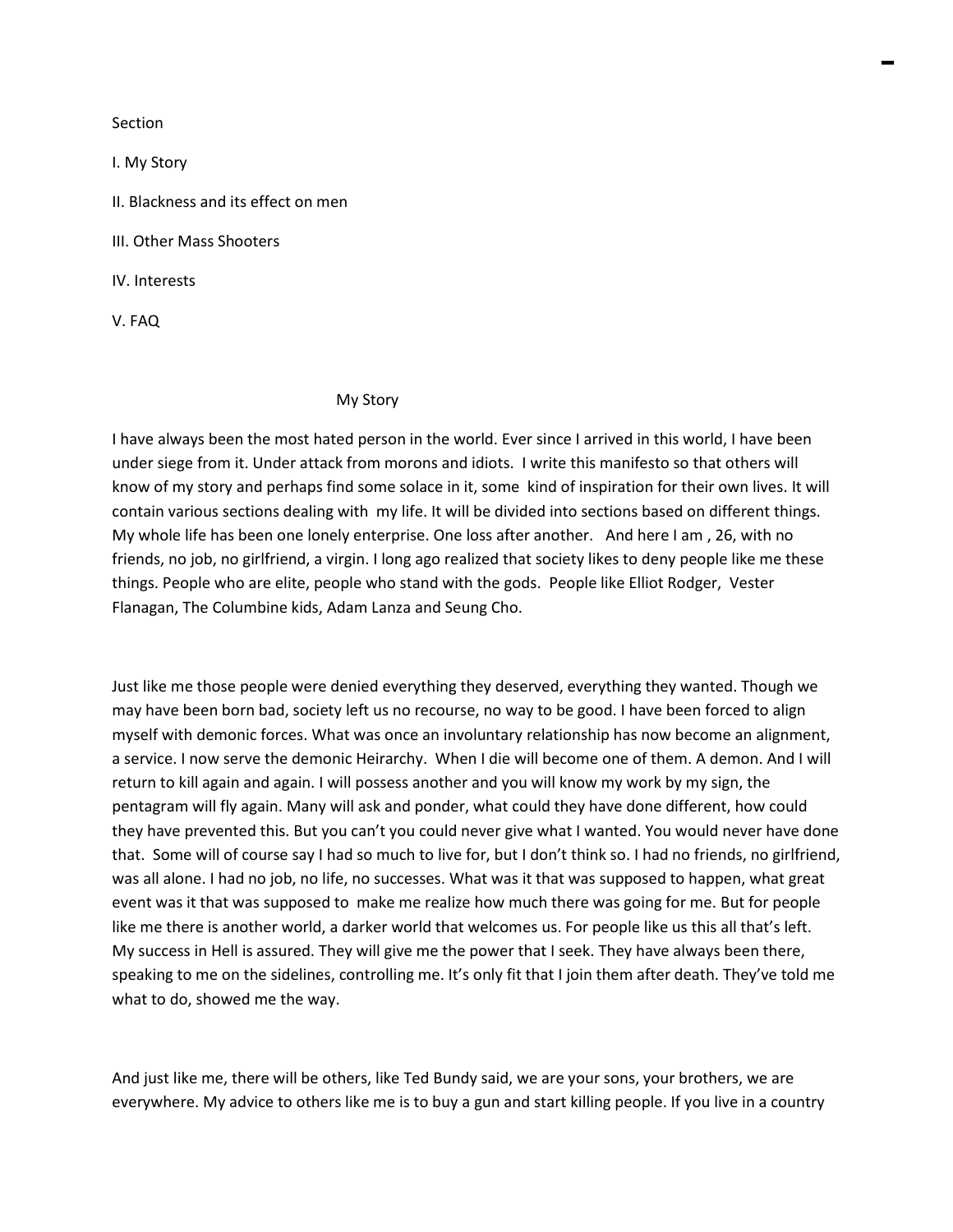like Europe with strict gun laws, either pay the necessary fees/time to get a license or become a serial killer. The world could always use an additional serial killer. Butcher them in their homes, in the street, wherever you find them. Every country in the world should be a battleground. From the heart of Africa to the deepest depths of Asia blood will flow. Fear not the laws of man, when you get to the other side you will be welcomed.

Don't be afraid to give in to your darkest impulses. Human life means nothing, we are what matters.

I hope to inspire the masses with this, at least enough to get their passions aroused.

It is my hope that others will hear my call and act it out. I was once like you, a loser, rejected by society. When the girls would rather go with alpha thug black men, we can all agree that somethings wrong with the world. When good individuals like myself are alone, but wicked black men get the loot, like some sort of vaginal pirate, it's not fair.

Blackness and its effect on men

The black man is the most vile creature on the planet. He is a beast beyond measure. But don't take these words to be racist. I don't hate blacks. Just the men. Now of course some of you will be saying, wait, your 40 % black aren't you? Ah yes dear reader, I am, but thankfully my partial blackness didn't come from a man. If it had my brain would have been fried. It is the black male who is foolish. Black women are not to blame, they are hapless dupes to the black mans conniving machinations. Africa would be better off without the black man, they should be executed and the black queen should take over Africa. After all, it was black men who made it inferior. Elliot Rodger was right when he said his thoughts on the black male. I fully agree with him.

Black men have corrupted the women of this planet. All they care about is sex and swag. All they care about is swinging their "BBC thang" around in public. All their brain power has been submerged into their penis. This blackness effect is only prominent on men. On women it has no effect. No one lives in fear of the black woman but everyone lives in fear of the black man. It would be better if all black women left the beast on the alter and dated a white man. Or lesbian exploration. But do to the black murder rate, in 100 years there won't be any black men, they will all be in jail or dead. The number of ebony lesbians will increase. Joy Joy Joy! The black man has more brains in his penis than Obama has in his head. And latinos will also suffer a massive drop in population, although not as bad as the black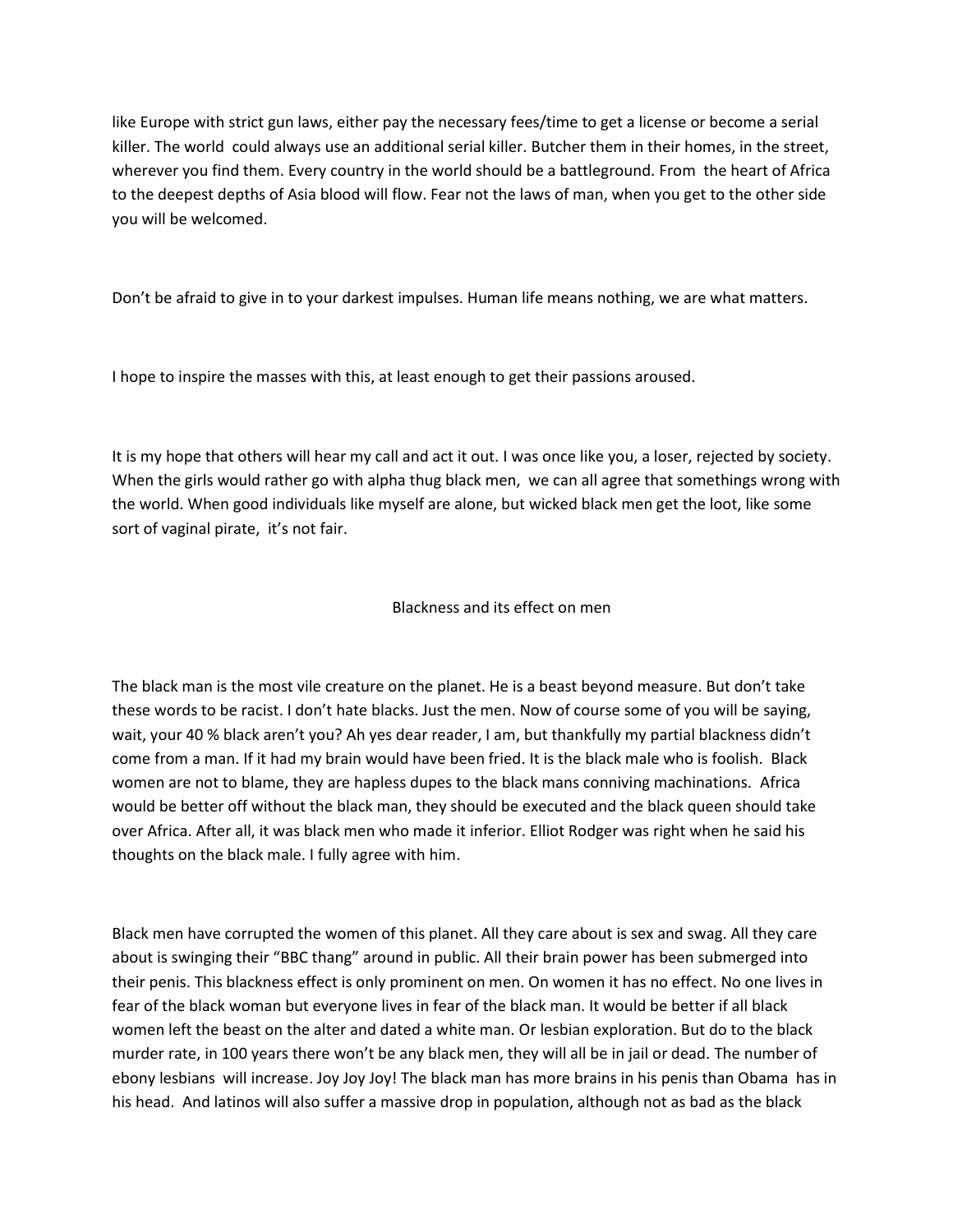man. Both enjoy killing each other. At least the latino can be put into remedial education and be made smart. But the black mans brains fell out of the back of his head at birth onto the baby ward. I hope all mixed folk have the sense not to touch the black man but to instead find themselves a good white/Asian man. But there is hope for the world. The Asian and Indian women are traditional and good. So are the men. I have always respected them. They will rule America in the inner city and the world. The black woman can only be saved by the castration/elimination of the black man. The black man is a wily beast who has held back the black woman. Success does not come out of your loins but he doesn't get the message (See end of manifesto for good black bad black comparison)

# Other Mass Shooters

I have been interested in mass shooters for years. I noticed where they always go wrong is they don't work fast enough and their death toll is not anywhere near where it should be. They shoot wildly instead of targeted blasts. They also don't take on the cops. Why kill other people but you won't takeout the cops.

## Interests

Now for the part I'm sure the media will love. My interests. My interests include listening to music, watching movies, internet piracy. My only solace in online life is posting on Kat.cr as the user lithium love. I mostly have uploaded porno, ebooks, things like that. That has been my only joy in life. I will leave a sign on my profile there for any who wish to see it. I'll say again my profile on kat.cr is lithium\_love. Check out what I've uploaded. You may find our tastes are more similar than you realize.

My favorite artists are the following

- 1. Marilyn Manson
- 2. Emilie Autumn
- 3. And One
- 4. Aqua
- 5. Blutengel
- 6. Garbage
- 7. Switchblade Symphony
- 8. ASP
- 9. Jack off Jill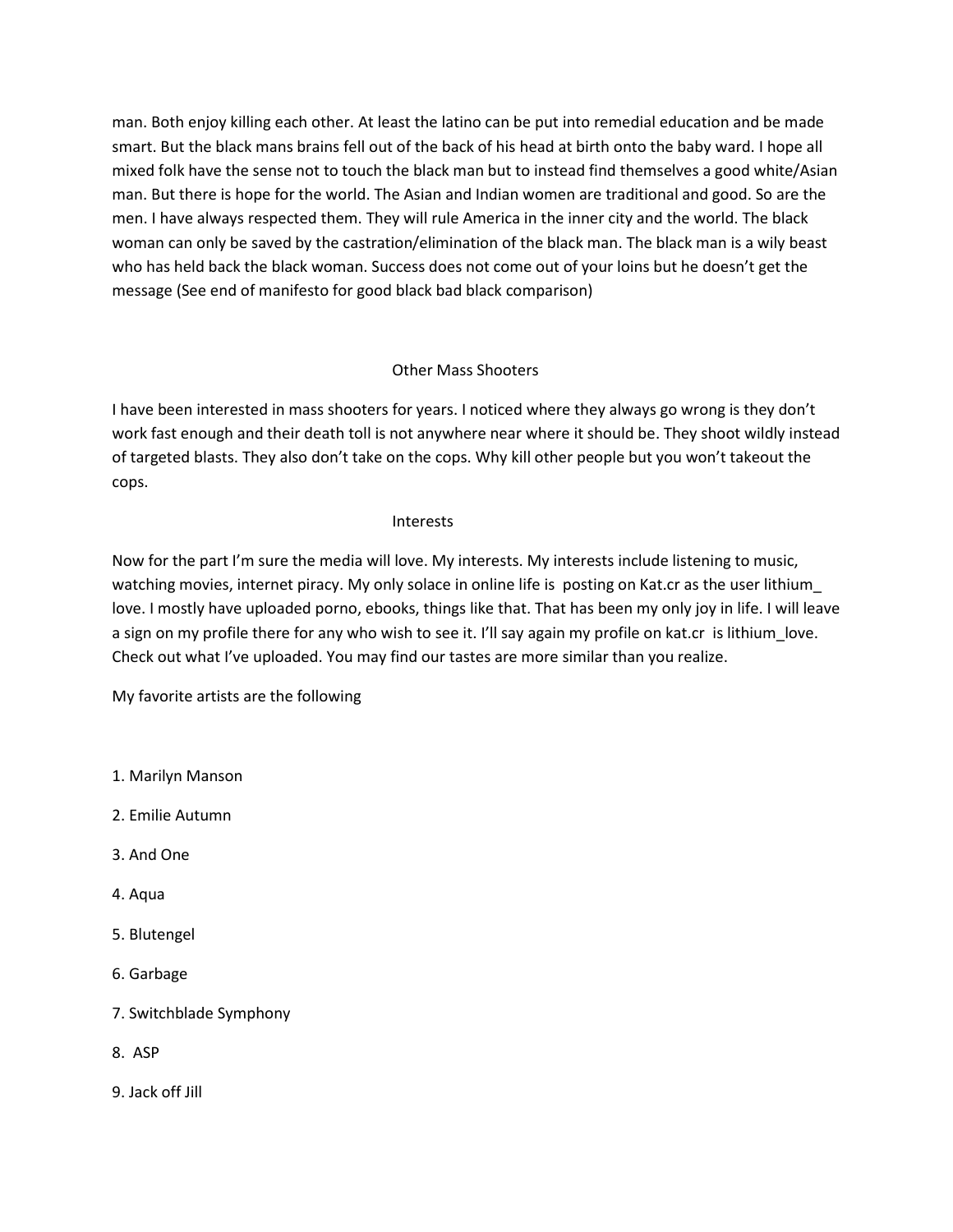#### 10. The Creepshow

### 11. Dresden Dolls

My favorite movies are the following

- 1. Cloud atlas
- 2. Terminator series
- 3. Living Dead series
- 4. The exorcist
- 5. The exorcism of Emily rose

Favorite colors are Red and Black

Favorite food is potatoes

Favorite drink is soymilk

## FAQ

Q. What is your religion?

A. My religion is not a formal one, but more so a new age one. I've aligned myself with the occult since I was born.

Q. How come you've not had a girlfriend, are you gay?

A. No I'm not gay, girls just didn't want me. As I said before they went for the thug blacks.

Q. Are you mentally ill?

A. No I'm not. Just because I'm in communion with the Dark Forces doesn't mean I'm crazy.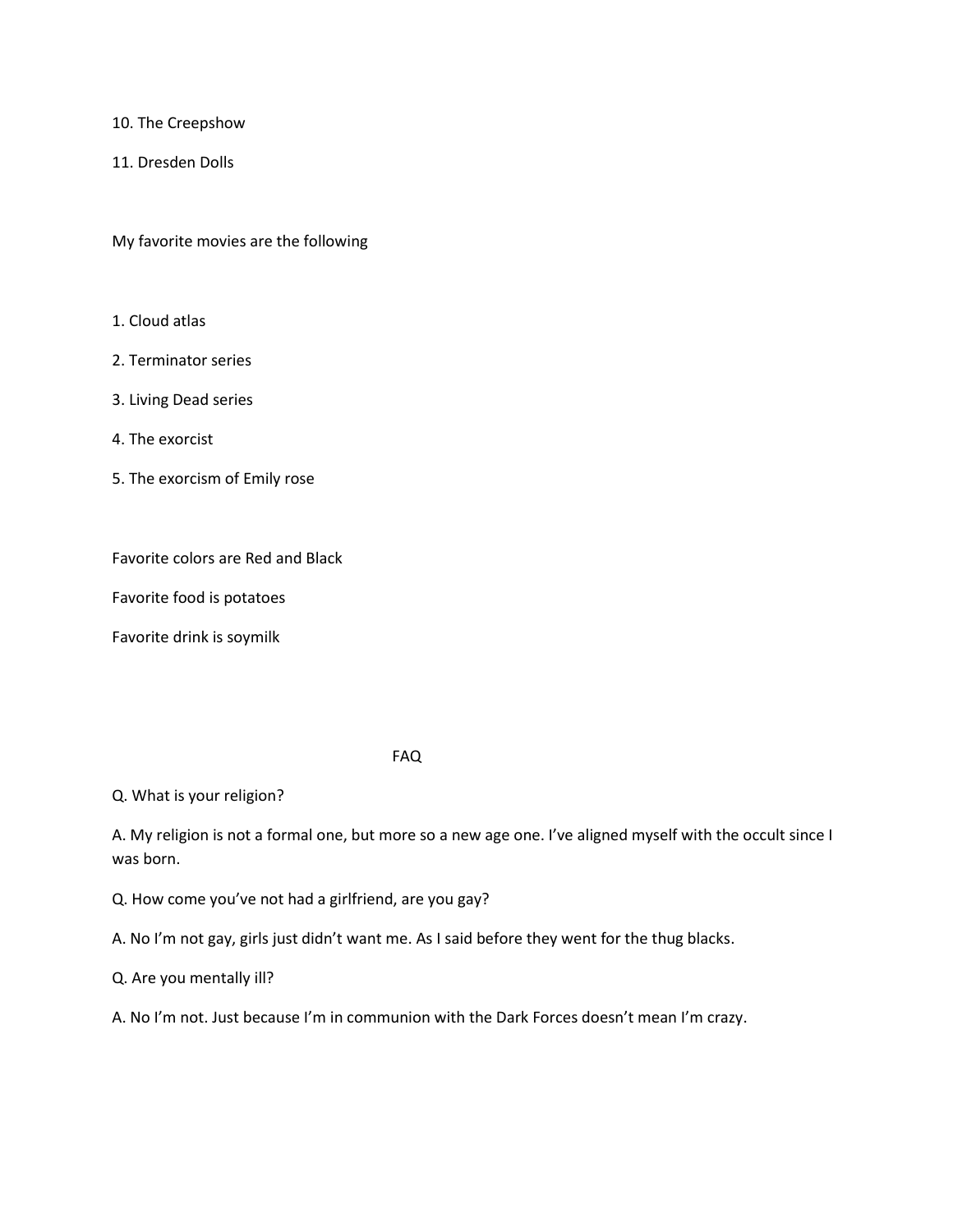

Good black (Miss Stacey Dash)



cream cone on his face)

Bad black (Gucci Mane, cheap motherfucker with an ice

So, in conclusion this is my manifesto. I hope all who have read it enjoyed it and find inspiration in it. Learn from what I've done. I know this is not as long as Elliot Rodgers but its still good. Elliot is a god.

For those wondering, I do not have any social media.